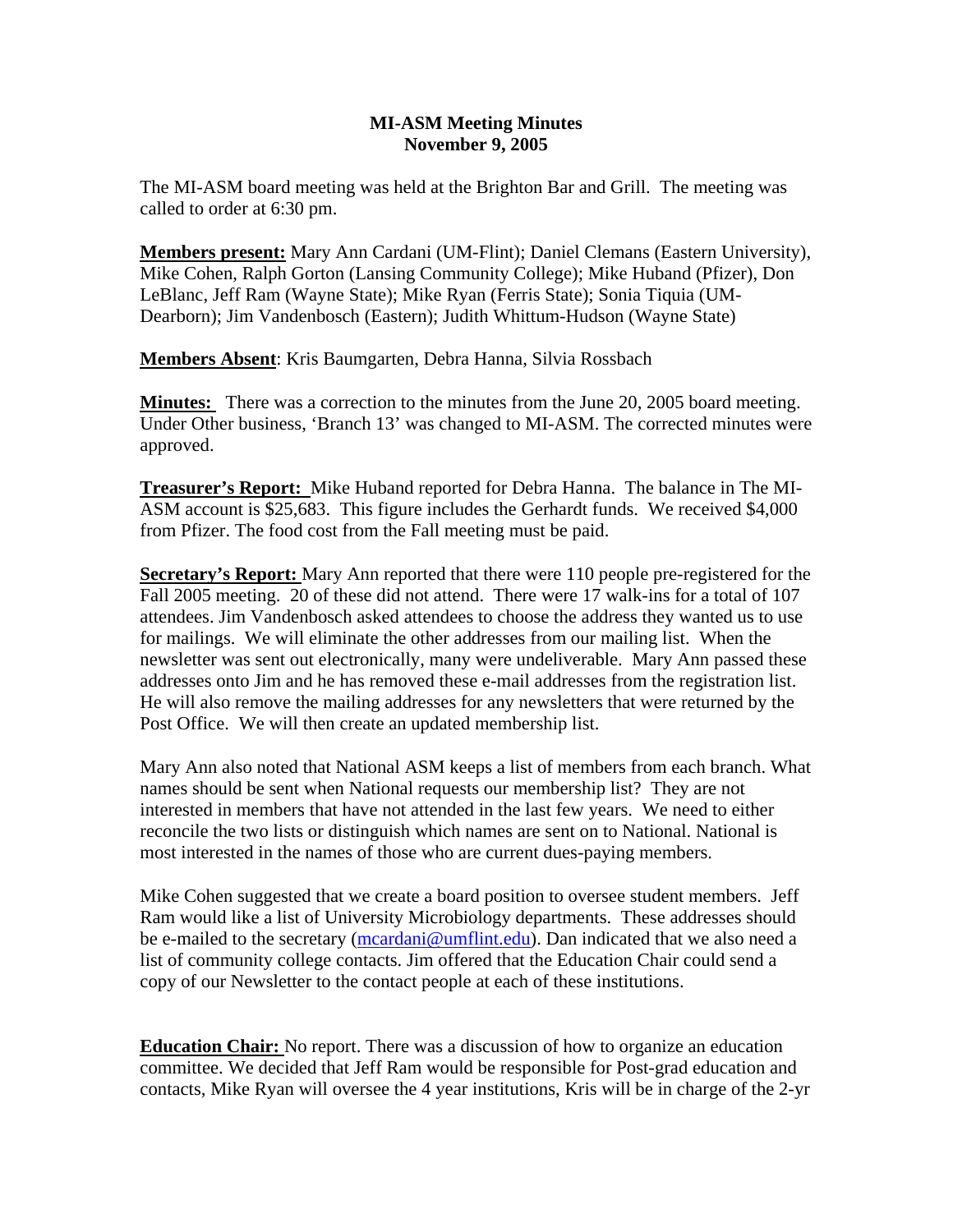institutions and Peggy Liggett could cover K-12 outreach. Kris, Jeff, Mike and Peggy should meet to discuss our outreach efforts. It was pointed out that National ASM has money available for educational outreach through funding for diversification programs. Mary Ann will send an updated membership list to the education committee members.

We might use diversity funds for support of TWIG .

**Spring meeting:** Will be held at Ferris State University, with Mike Ryan and Don LeBlanc hosting. The topic is Microbial Physiology in the Genomics Era. Speakers are Dr. Bob Bender, Dr. John Breznak and Dr. Stan Maloy. Other names mentioned as possible participants are Dr. Fred Niedhart, Dennis Syvitovich and Clay Fuqua.

Rooms have been reserved for the meeting; videotaping arrangements have been made. The lecture hall can accommodate 160 people. Posters and registration tables will be set up in the atrium. Ten rooms are being held at a hotel, and we could reserve up to 25 rooms. Mike solicited ideas for the lunch menu. It was determined that \$12-15 per person is a reasonable price range for lunch.

Don will be investigating facilities for a workshop. We might consider offering a door prize for work shop participants.

Registration for the meeting will be on-line via the MI-ASM website. Ralph Gorton will work on simplifying the registration form, particularly dropping some of the fields. Perhaps we could include a column where the registrants indicate if they wish to take the workshop.

Posters: Don recommended that we issue clear guidelines for presenting posters at our meetings. Each entry should indicate whether a student or instructor is the  $1<sup>st</sup>$  author. Student must be there if poster is submitted for judging. Ralph could identify which posters are eligible for judging. Dan suggested that we develop a template for judging posters. He would like some input on this idea.

**Newsletter**: Jim would like the Spring Newsletter to go out March 1<sup>st</sup>. Send any pertinent info to him by February  $25<sup>th</sup>$ .

**Job Postings:** Mike Cohen posed the question "Should people seeking employment be allowed to post to the job site?" Could our student members post resumes? Jeff will investigate. We will pursue this topic further after the Spring meeting.

**Corporate liaison:** Since Mike Cohen is moving, how can we possibly replace him? We must find someone for this position.

**Fall '06 meeting**: We briefly discussed possible topics for the Fall '06 meeting: These included Persistent, Emerging Infections; Chlamydia, (Paul Ewald; John Jernigan from CDC); Animal based epidemics; Zoonoses. Suggested sites included Detroit Zoo, Wayne State or Mackinac Island. Sonia, Judith and Don will further investigate these ideas.